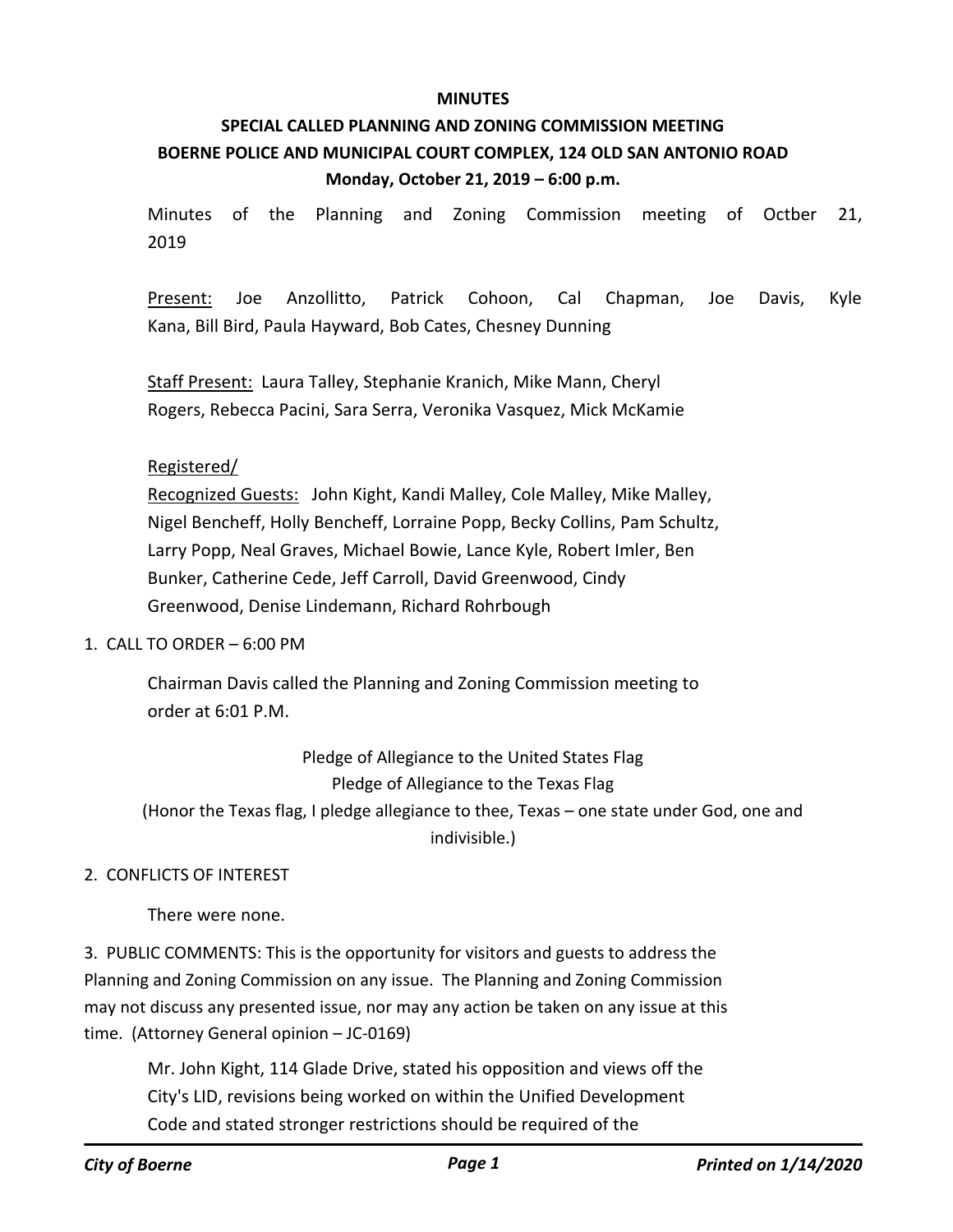developers.

Mr. Mike Malley, 165 Lake Front Drive, stated his opposition for the Shoreline Park development.

Mr. Michael Bowie, 103 Lake Spur, stated his opposition for the Shoreline Park development.

Mr. Lance Kyle, 226 Cascade Caverns Road, stated his opposition for the Shoreline Park development.

- Commissioner Patrick Cohoon, Commissioner Paula Hayward, Vice Chair Cal Chapman, Chairman Joe Davis, Commissioner Chesney Dunning, Commissioner Bob Cates, Commissioner Joe Anzollitto, and Commissioner Bill Bird **Present**
- Absent 1 Commissioner Kyle Kana

# 4. PUBLIC HEARING

[2019-1032](http://boerne.legistar.com/gateway.aspx?m=l&id=/matter.aspx?key=4858) a. To consider the proposed revisions to the City of Boerne Zoning Ordinance No. 2007-64, Article 1, In General, Section 06. Definitions, Article 8, Historic Landmark/Historic District Preservation, adding Section13, Demolition of Historic Structures, and amending the subsequent section numbers.

Chairman Davis opened the Public Hearing at 6:20 P.M.

There were no comments.

Chairman Davis closed the Public Hearing at 6:20 P.M.

# ITEMS FOR ACTION

**5.** [2019-1033](http://boerne.legistar.com/gateway.aspx?m=l&id=/matter.aspx?key=4859) Make recommendation to City Council regarding the proposed revisions to the City of Boerne Zoning Ordinance No. 2007-64, Article 1, In General, Section 06. Definitions, Article 8, Historic Landmark/Historic District Preservation, adding Section13,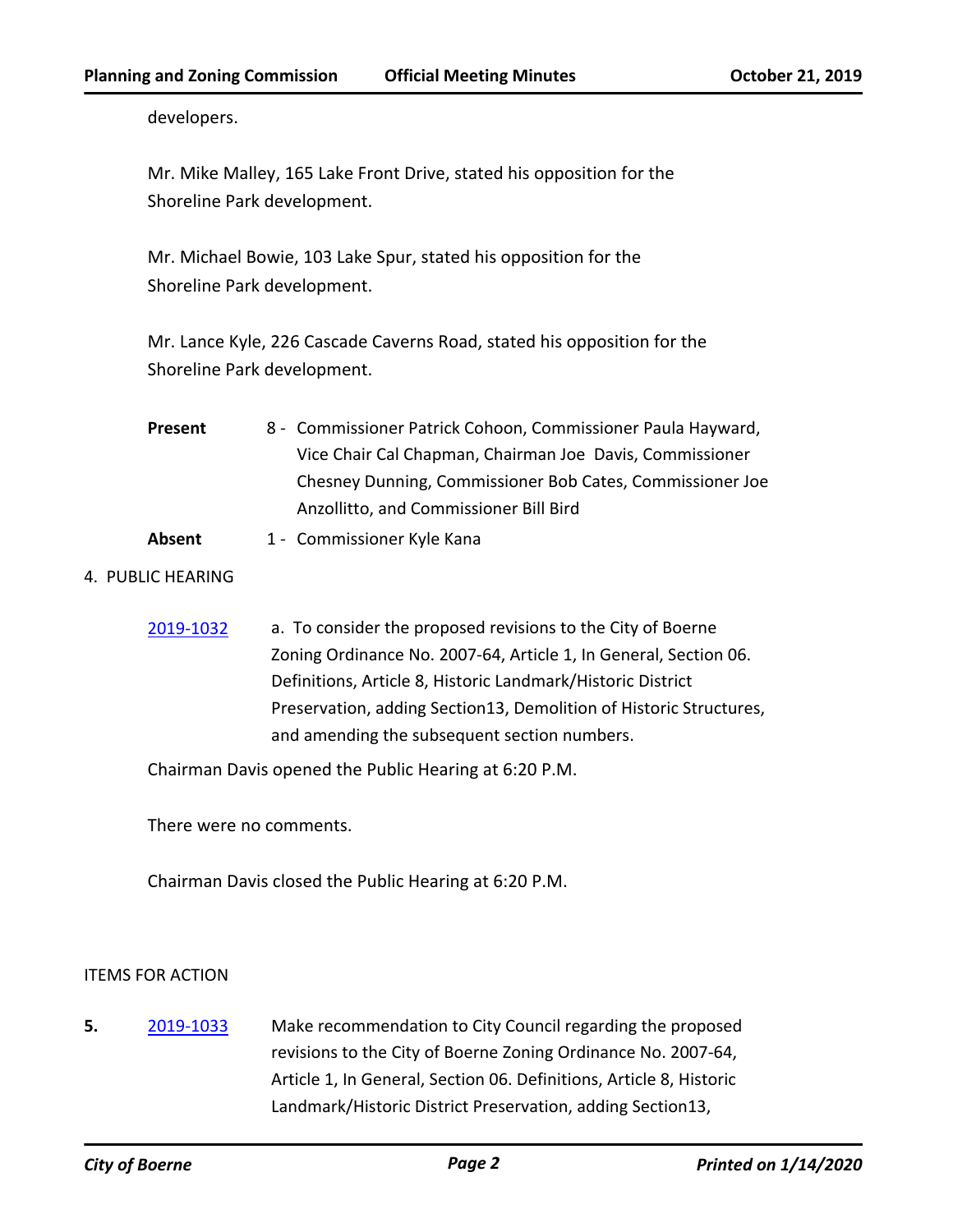Demolition of Historic Structures, and amending the subsequent section numbers.

Ms. Laura Talley explained the amendments and the purpose to assist with delaying demolition of historic structures. The City would also be allowed for consideration as an applicant to suggest demolition for structures, approved by City Council. If there is a request for a demolition permit and the property is 50 years or older the request will require review and a 90 day hold will be placed on the request while City Staff reviews and determines whether or not the structure is a contributing structure or historic structure. Once Staff makes a determination of the type of structure then the case goes to the Historic Landmark Commission. HLC will determine if the property in question is a contributing structure. If yes, then HLC will make a recommendation to City Council for consideration to either preserve the structure or if it can be demolished. Staff recommended approval of the revisions to the zoning.

Commissioner Hayward asked for verification of a contributing structure. Ms. Talley used the definition of contributing from the parks guidelines however there will be a consultant hired to complete a survey of all the historic structures citywide. Commissioner Hayward asked about the structures which have been moved into Boerne which are historic structures and how they will be addressed. Ms. Talley stated those structures unless being requested for demolition will not be reviewed. Commissioner Hayward asked regarding the process of the physical demolition, would there be restrictions or regulations to demolition set at particular daytime hours. Ms. Talley stated there are regulations for noise levels and violations should be in place for breaking those regulations.

Commissioner Anzollitto asked what restrictions would be placed on a structure if voted to protect. Ms. Talley stated the property must be protected and not demolished. Remodeling or adding on to a historic structure would be allowed however the historic value must remain. The exterior of a property will be regulated, the interior is not regulated.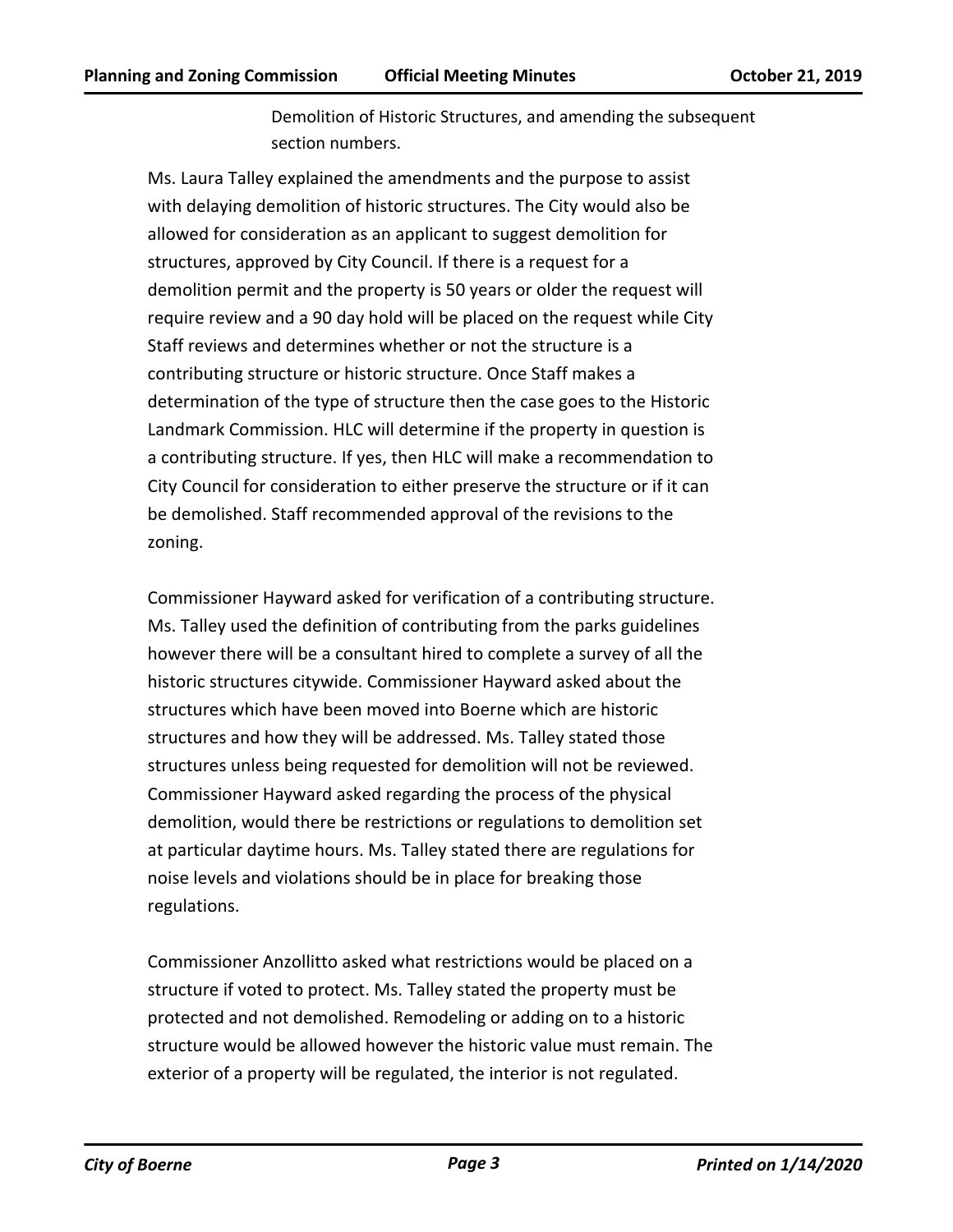**COMMISSIONER COHOON MADE A MOTION TO RECOMMEND APPROVAL TO CITY COUNCIL REGARDING THE PROPOSED REVISIONS TO THE CITY OF BOERNE ZONING ORDINANCE NO. 2007-64, ARTICLE 1, IN GENERAL, SECTION 06. DEFINITIONS, ARTICLE 8, HISTORIC LANDMARK/HISTORIC DISTRICT PRESERVATION, ADDING SECTION13, DEMOLITION OF HISTORIC STRUCTURES, AND AMENDING THE SUBSEQUENT SECTION NUMBERS,WITH THE CONDITION THE VERBIAGE 'CITY COUNCIL MAY DESIGNATE' IS ADDED TO SECTION 13, AND LEAVE SECTION 8.04.001 REMAIN UNCHANGED AND AMEND SUBSEQUENT SECTIONS. COMMISSIONER CATES SECONDED THE MOTION. THE MOTION CARRIED BY THE FOLLOWING VOTE:**

- 8 Commissioner Cohoon, Commissioner Hayward, Vice Chair Chapman, Commissioner Dunning, Commissioner Cates, Commissioner Anzollitto, Commissioner Bird, and Commissioner Kana Yeah:
- Yeah: 8 Commissioner Cohoon, Commissioner Hayward, Vice Chair Chapman, Commissioner Dunning, Commissioner Cates, Commissioner Anzollitto, Commissioner Bird, and Commissioner Kana
- **6.** [2019-1039](http://boerne.legistar.com/gateway.aspx?m=l&id=/matter.aspx?key=4865) Consider the untabling of the Preliminary Plat for Shoreline, Phase 2, 34 Residential lots, 3 open space lots, 8.06 acres, (KAD No. 302217). (Tabled on 10/07/2019)

Chairman Davis convened the Planning and Zoning Commission into Executive Session at 6:58 P.M.

Chairman Davis reconvened the Planning and Zoning Commission into Open Session at 7:39 P.M.

**VICE CHAIR CHAPMAN MADE A MOTION TO UNTABLE THE PRELIMINARY PLAT FOR SHORELINE, PHASE 2, 34 RESIDENTIAL LOTS, 3 OPEN SPACE LOTS, 8.06 ACRES, (KAD NO. 302217). (TABLED ON 10/07/2019). COMMISSIONER ANZOLLITTO SECONDED THE MOTION. THE MOTION CARRIED BY THE FOLLOWING VOTE:**

Yeah: 8 - Commissioner Cohoon, Commissioner Hayward, Vice Chair Chapman, Commissioner Dunning, Commissioner Cates, Commissioner Anzollitto, Commissioner Bird, and Commissioner Kana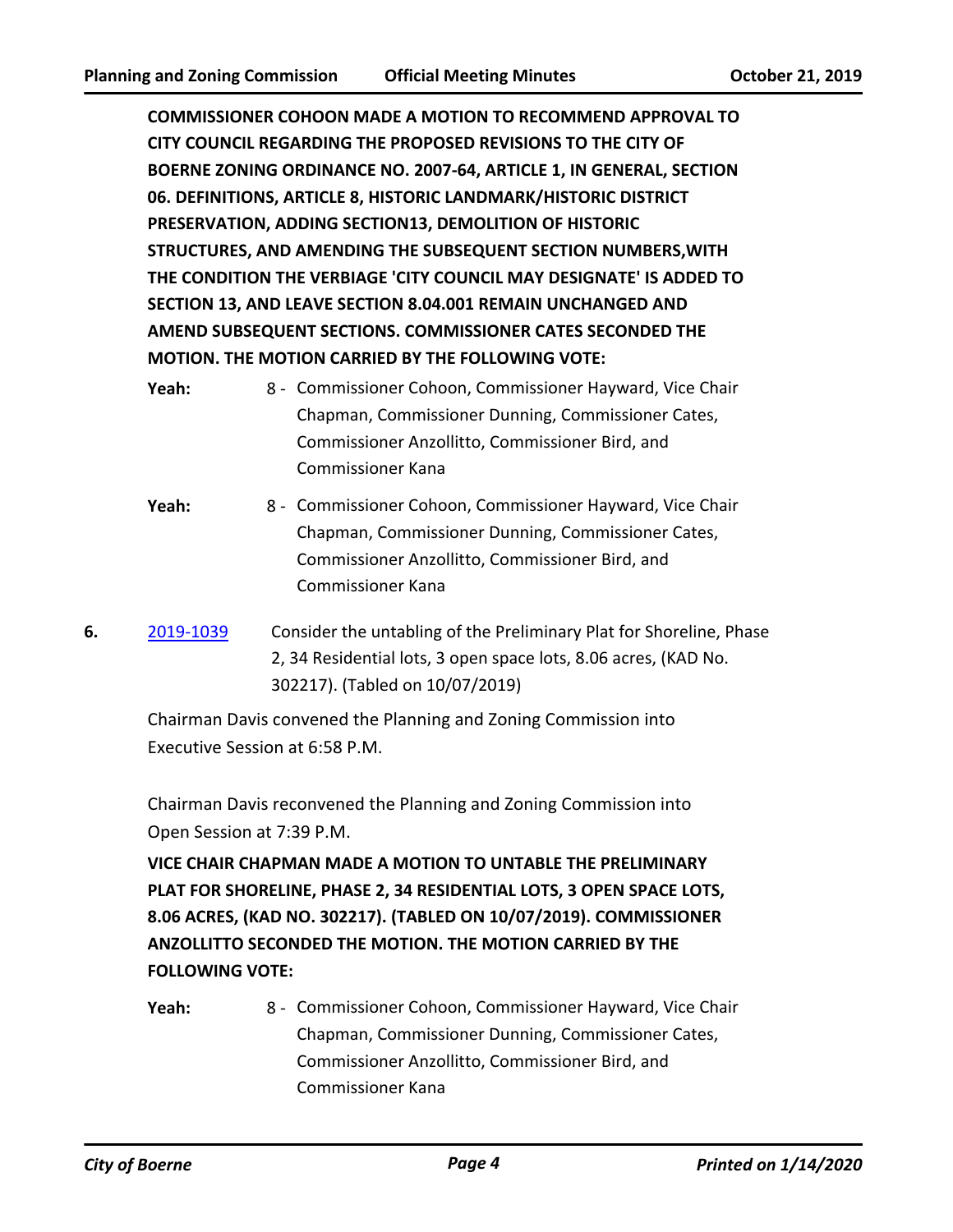**7.** [2019-1034](http://boerne.legistar.com/gateway.aspx?m=l&id=/matter.aspx?key=4860) Consider the Preliminary Plat for Shoreline, Phase 2, 34 Residential lots, 3 open space lots, 8.06 acres, (KAD No. 302217). Take necessary action.

Ms. Laura Talley explained the request to consider the preliminary plat. The request is the 2nd Phase of plat submittals for the development. Ms. Talley briefed the Commission of Preliminary Plat requirements which must be submitted by a developer for review to meet the requirements for preliminary plat approval. All requirements have been met. Staff is supportive and recommends approval.

Commissioner Chapman stated two of his concerns. The requested Master Drainage Study which was submitted for the overall development was hollow and not substantial enough, the second issue is lack of proof that a detention system will be built correctly and lacks faith in the templates presented to the Commission.

Commissioner Anzollitto expressed his concerns regarding lack of good faith in the developer. Ms. Talley stated there have been emails sent from the developer stating their agreement to meet the City's requests, although there are no requirements for the various requests.

Commissioner Cohoon asked questions regarding public utility easements and setbacks for the lots listed on the plat. Ms. Rebecca Pacini stated that each of his concerns were addressed on the plat.

**VICE CHAIR CHAPMAN MADE A MOTION TO DENY THE PRELIMINARY PLAT FOR SHORELINE, PHASE 2, 34 RESIDENTIAL LOTS, 3 OPEN SPACE LOTS, 8.06 ACRES, (KAD NO. 302217), DENIAL DUE TO DEFICIENT ENGINEERING SUPPLIED IN RESPONSE TO THE CONDITIONAL APPROVAL OF THE MASTER PLAN, THE CONDITION BEING THAT A FORMAL DRAINAGE STUDY BE PROVIDED TO US IN MUCH MORE DETAIL. COMMISSIONER ANZOLLITTO SECONDED THE MOTION. THE MOTION CARRIED BY THE FOLLOWING VOTE:**

- Yeah: 6 Commissioner Hayward, Vice Chair Chapman, Commissioner Cates, Commissioner Anzollitto, Commissioner Bird, and Commissioner Kana
- **Nay:** 2 Commissioner Cohoon, and Commissioner Dunning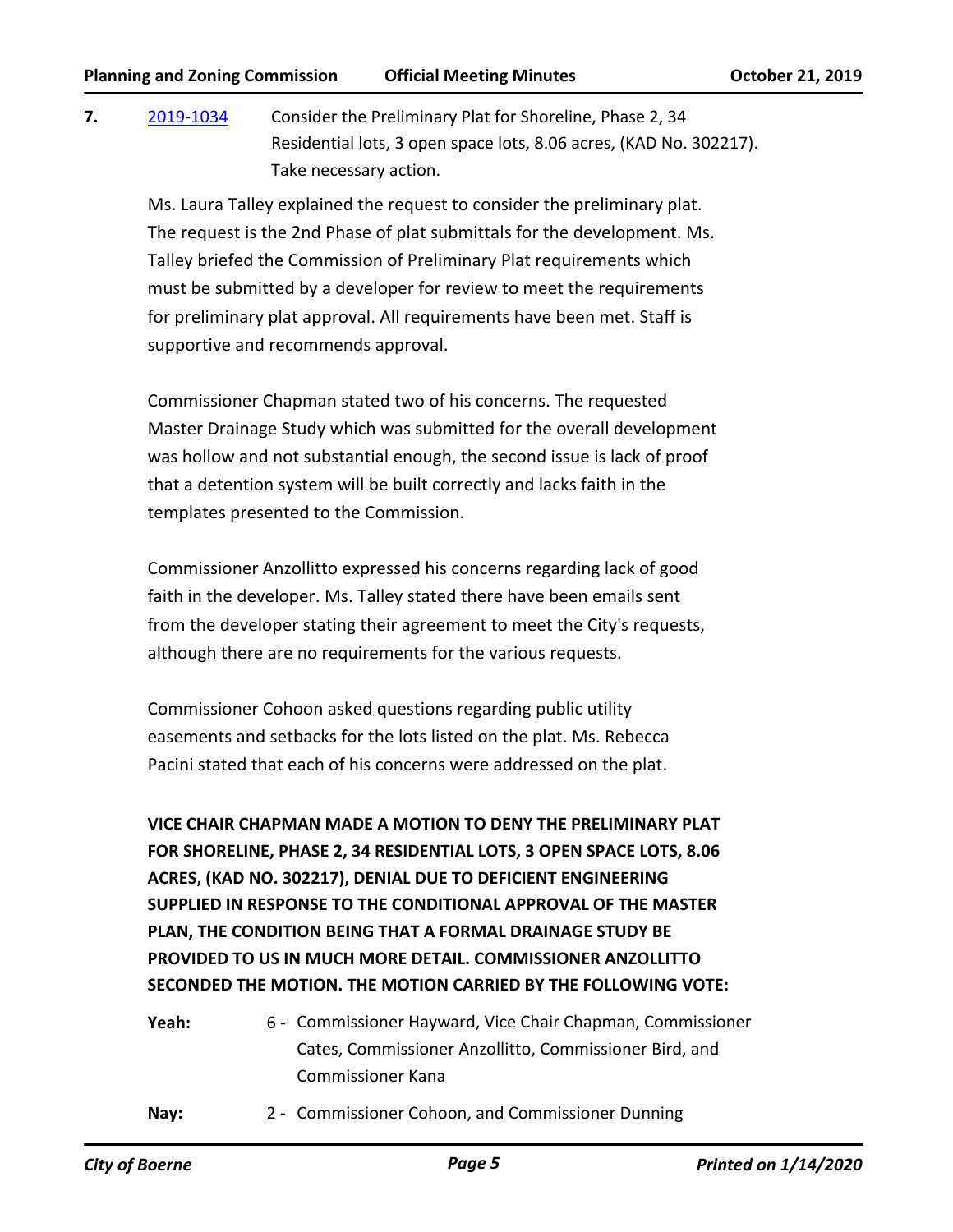### 8. ITEM FOR DISCUSSION

[2019-1035](http://boerne.legistar.com/gateway.aspx?m=l&id=/matter.aspx?key=4861) a. Presentation on Unified Development Code Update - Design Chapters (Carissa Cox with Mosaic)

Ms. Laura Talley introduced Ms. Carissa Cox, consultant with Mosaic who is the consultant in charge of the Unified Development Code update.

Ms. Cox briefed the Commission with an overview of changes and new additions for Chapters 4-8, the Design Chapters within the UDC.

9. COMMENTS FROM COMMISSION/LEGAL COUNSEL/STAFF - No discussion or action may take place

Ms. Laura Talley spoke regarding the trail system which has been confirmed for the SoBo development.

## 10. ADJOURNMENT

Chairman Davis adjourned the Planning and Zoning Commission meeting at 10:00 P.M.

# **THE CITY OF BOERNE PLANNING AND ZONING COMMISSION RESERVES THE RIGHT TO ADJOURN INTO EXECUTIVE SESSION AT ANY TIME TO DISCUSS ANY OF THE MATTERS LISTED ABOVE, AS AUTHORIZED BY TEXAS GOVERNMENT CODE §551.071 (CONSULTATION WITH ATTORNEY).**

P&Z Chairman

\_\_\_\_\_\_\_\_\_\_\_\_\_\_\_\_\_\_\_\_\_\_\_\_\_\_\_\_\_\_\_

\_\_\_\_\_\_\_\_\_\_\_\_\_\_\_\_\_\_\_\_\_\_\_\_\_\_\_\_\_\_\_

P&Z Secretary

Rollcall

Rollcall